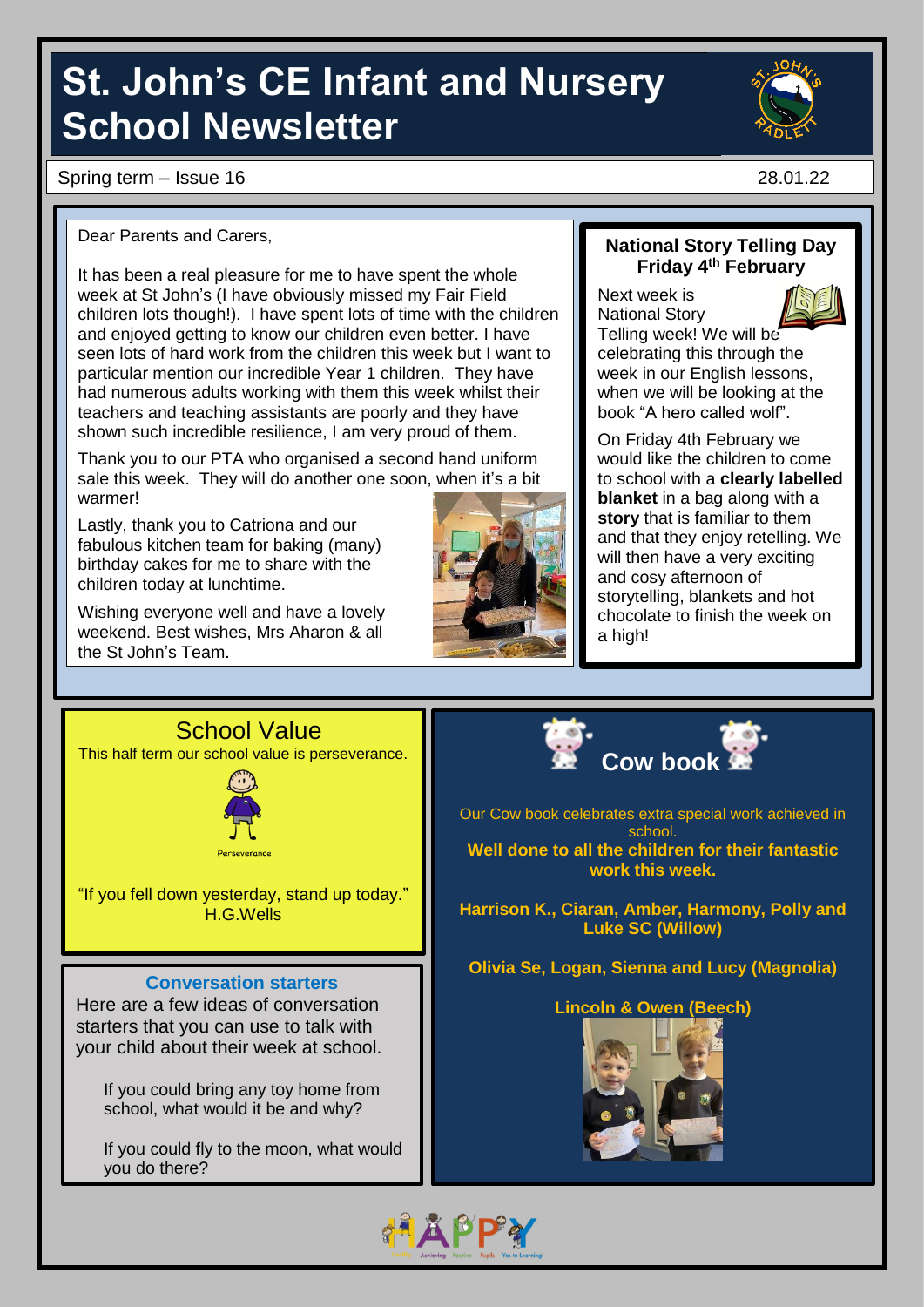### Join us for

## **Christingle** for **Candlemas**

10.30 am

Sunday 30th January

**Christ Church** Radlett



#### WHAT TO DO IF YOURE WORRIED ABOUT YOUR CHILD'S WEIGHT: MASTERCLASS **TUESDAY IST FEBRUARY AT 12:00PM**

A fun, free, family-focused masterclass on how to approach the topic of a healthy weight.

Aimed at parents and carers of children who are above the healthy weight for their age, the session will include ideas to implement as a family and resources to help you get going after the webinar.

Come along and get support from a team of Registered Nutritionists at BeeZee Bodies, who have worked with hundreds of families and are here to support you to make sustainable changes!



*If this is something you are interested the link to register is here: <https://www.eventbrite.co.uk/e/243632741087>*

*Or if you have further questions, please get in touch at: [info@beezeebodies.co.uk](mailto:info@beezeebodies.co.uk)*

## **Acorns Class Baking**



The Acorn Class baked LOTS of gingerbread men this week, as they have been learning about the story of the Gingerbread Man.



Well done to all our children this week for an incredible effort in their learning this term.

| Acorn           | Jacob and Arlo            |
|-----------------|---------------------------|
| <b>Beech</b>    | <b>Christian and Owen</b> |
| <b>Sycamore</b> | <b>Arta and Aaryan</b>    |
| Lilac           | <b>Eddie and Aaron</b>    |
| <b>Maple</b>    | Luca and Izzy             |
| <b>Willow</b>   | <b>Tippi and Harrison</b> |
| Magnolia        | <b>Marey and Theo</b>     |

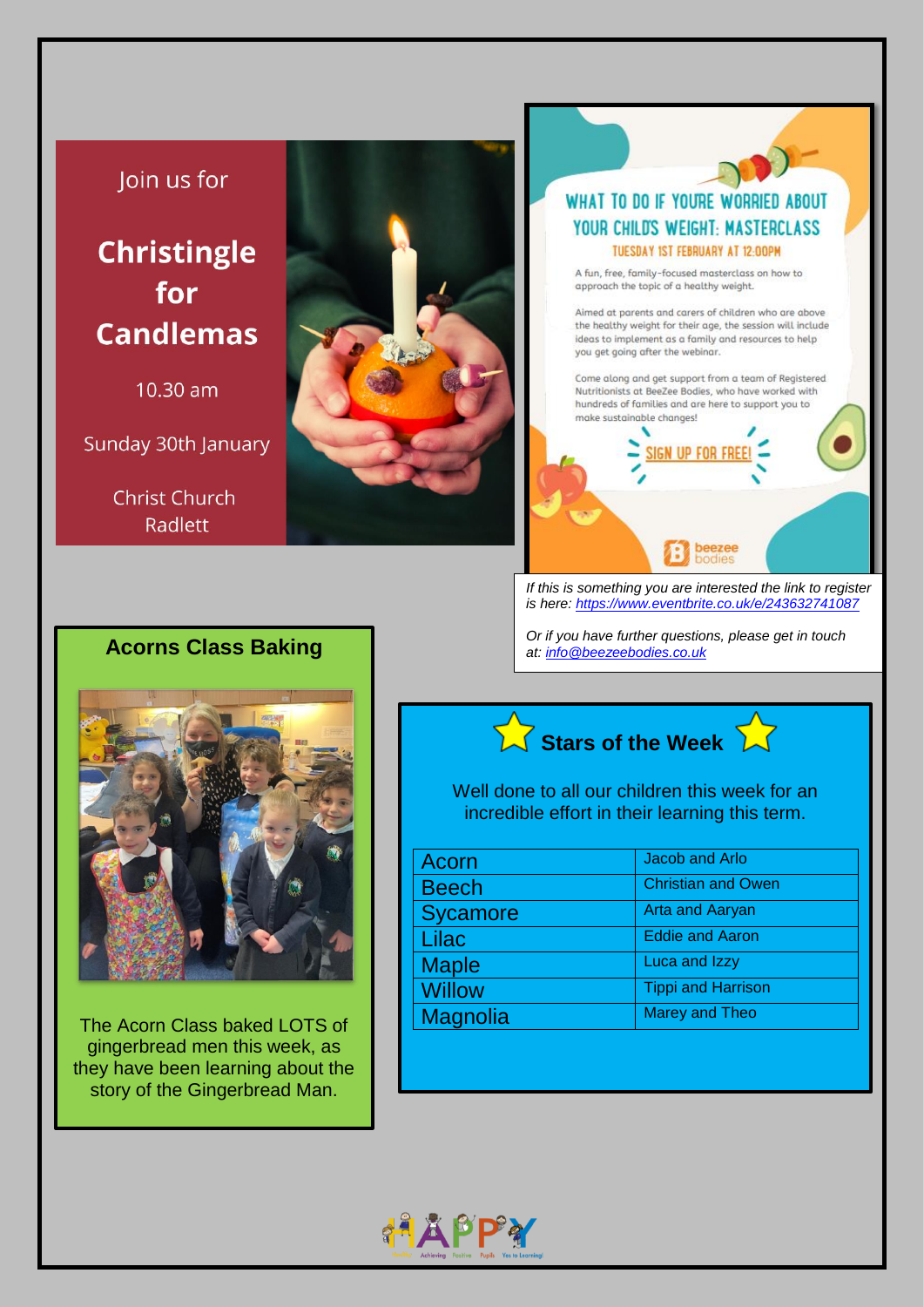



## **Oliver Dowden Visit**

Today, School Council and Year 2 met with our Local MP, Oliver Dowden. Mr Dowden spoke to the school council about how their ideas matter in the school and how they are helping others within the school and the wider community by being part of the school council. The school council also had a chance to ask him about what is like being an MP and was he part of his school council when he was at school.

Mr Dowden, then spoke to the Year 2 children about how he became and MP and explain his role. The children then asked him questions about his job and what it is like working in the Houses of Parliament.